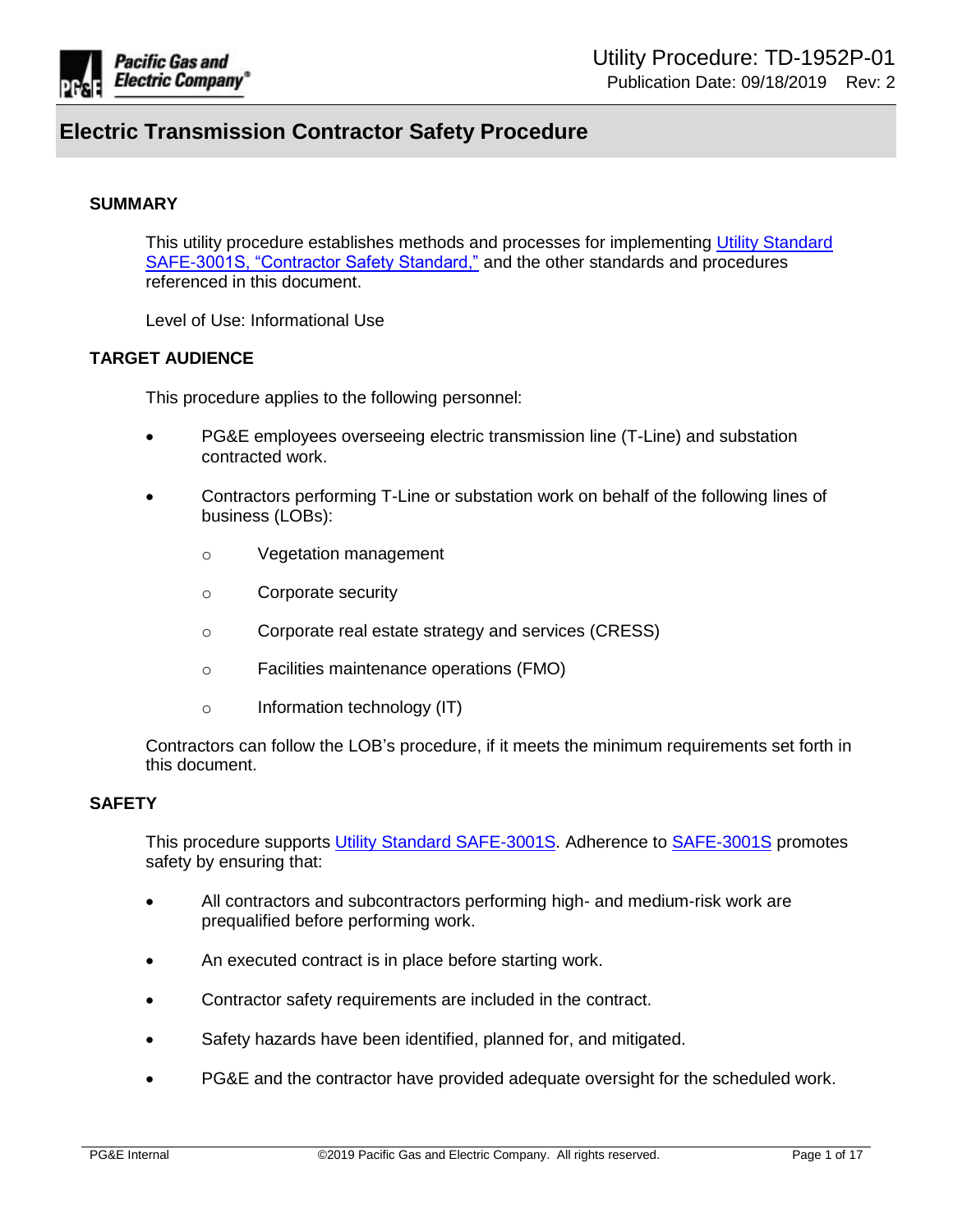

### **BEFORE YOU START**

COMPARE the publication date AND version number of this procedure with the most recently published electronic version to verify that it is current.

READ AND UNDERSTAND [Utility Standard SAFE-3001S](https://edrm.comp.pge.com/D2/servlet/Download?auth=basic&event_name=open&version=PUBLISHED&id=09131aad8a2a5ab7&format=pdf&_docbase=pge_ecm) AND the [Reference Documents](#page-12-0) cited in this procedure.

#### **NOTE**

The roles and responsibilities described in this procedure should **not** be considered all inclusive.

SEE Appendix A, "Contractor Safety – [Roles and Responsibilities Matrix,"](#page-14-0) on Page 15 of this procedure, for a quick reference of the tasks performed during all phases of construction.

### **TABLE OF CONTENTS**

#### SUBSECTION TITLE **All and the SUBSECTION TITLE**

| $\sim$ 1                 |                                                                      |  |
|--------------------------|----------------------------------------------------------------------|--|
| $\overline{\phantom{a}}$ |                                                                      |  |
| $\overline{\mathbf{3}}$  |                                                                      |  |
|                          | Appendix A Contractor Safety - Roles and Responsibilities Matrix  15 |  |

### **PROCEDURE STEPS**

#### <span id="page-1-0"></span>**1 Preconstruction**

The following are the PG&E and contractor roles and responsibilities during the preconstruction phase of a project for high- and medium-risk work:

- 1.1 Supply chain or authorized procurement representatives [\(SAFE-3001S,](https://edrm.comp.pge.com/D2/servlet/Download?auth=basic&event_name=open&version=PUBLISHED&id=09131aad8a2a5ab7&format=pdf&_docbase=pge_ecm) Section 2.4) have the following responsibilities:
	- 1. ENSURE a well-defined scope of work is included in the contract.
	- 2. EVALUATE AND SELECT contractors, based on the prequalification requirements in [SAFE-3001S,](https://edrm.comp.pge.com/D2/servlet/Download?auth=basic&event_name=open&version=PUBLISHED&id=09131aad8a2a5ab7&format=pdf&_docbase=pge_ecm) by ensuring that contractors and subcontractors identified on Exhibit 1 in the contract who are performing medium- or high-risk work are prequalified in ISNetworld (ISN) with an A or B grade.
	- 3. VERIFY that contractors have completed PG&E's Safety Prequalification Contracted Administrator-ISN process before starting work. In emergency/emergent work situations, REFER to [SAFE-3001S.](https://edrm.comp.pge.com/D2/servlet/Download?auth=basic&event_name=open&version=PUBLISHED&id=09131aad8a2a5ab7&format=pdf&_docbase=pge_ecm)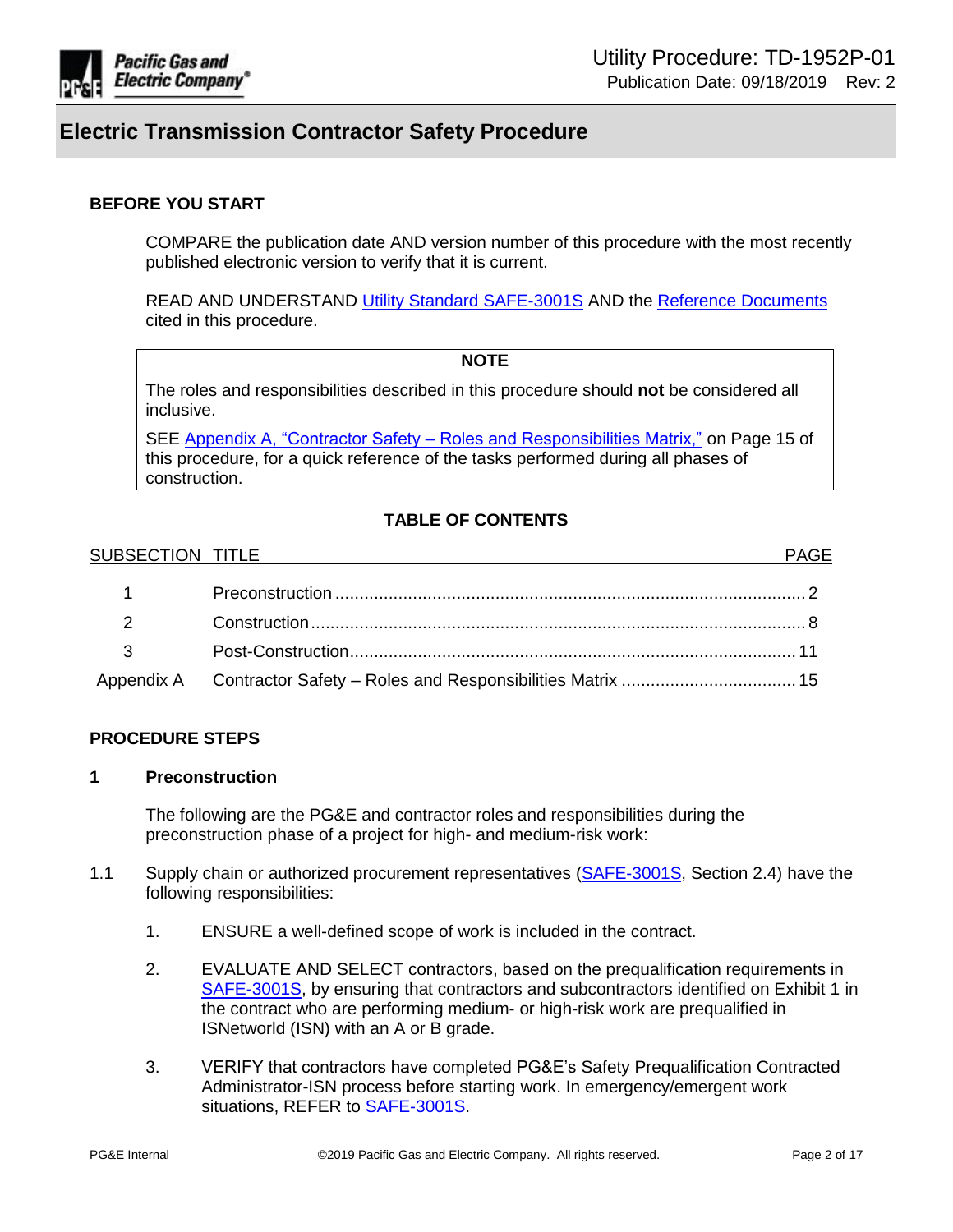

- 1.1 (continued)
	- 4. VERIFY that contractors have established criteria to meet or exceed PG&E's minimum field oversight requirements described in [SAFE-3001S.](https://edrm.comp.pge.com/D2/servlet/Download?auth=basic&event_name=open&version=PUBLISHED&id=09131aad8a2a5ab7&format=pdf&_docbase=pge_ecm)
	- 5. SUBMIT variance requests for contractors that do not meet PG&E's prequalification criteria, per [SAFE-3001S,](https://edrm.comp.pge.com/D2/servlet/Download?auth=basic&event_name=open&version=PUBLISHED&id=09131aad8a2a5ab7&format=pdf&_docbase=pge_ecm) Section 3.
- 1.2 Work Supervisor
	- 1. A work supervisor is a designated individual, typically a supervisor, authorized to make decisions impacting safety, scheduling, production, and project costs.
		- a. Directors and managers may authorize others, such as project managers or engineers, to fill the role of a work supervisor.
	- 2. Work supervisors have the following responsibilities:
		- a. DETERMINE appropriate contractor oversight for the project, considering (at a minimum) the following items:
			- The scope of the work and associated risk.
			- PG&E policies, standards, and procedures.
			- The potential for hazard exposure to PG&E employees, contractors, and the public.
			- The frequency of documented field safety observations in accordance with the guidelines in [Table 3](#page-9-0) on Page 10 in this procedure.
			- Conditions required by [Utility Procedure SAFE-3001P-11, "Contractor](https://edrm.comp.pge.com/D2/servlet/Download?auth=basic&event_name=open&version=CURRENT&id=09131aad85ec22d7&format=pdf&_docbase=pge_ecm)  [Safety Pre-Qualification Variance Request Procedure."](https://edrm.comp.pge.com/D2/servlet/Download?auth=basic&event_name=open&version=CURRENT&id=09131aad85ec22d7&format=pdf&_docbase=pge_ecm)
			- Remoteness of the worksite.
			- Site access.
			- The available local knowledge regarding operational issues.
			- Other site-specific information.
		- b. PERFORM contractor observations.
			- (1) The level of contractor oversight required is set forth in [Table 1, "Site](#page-3-0)  [Representatives,"](#page-3-0) on Page 4.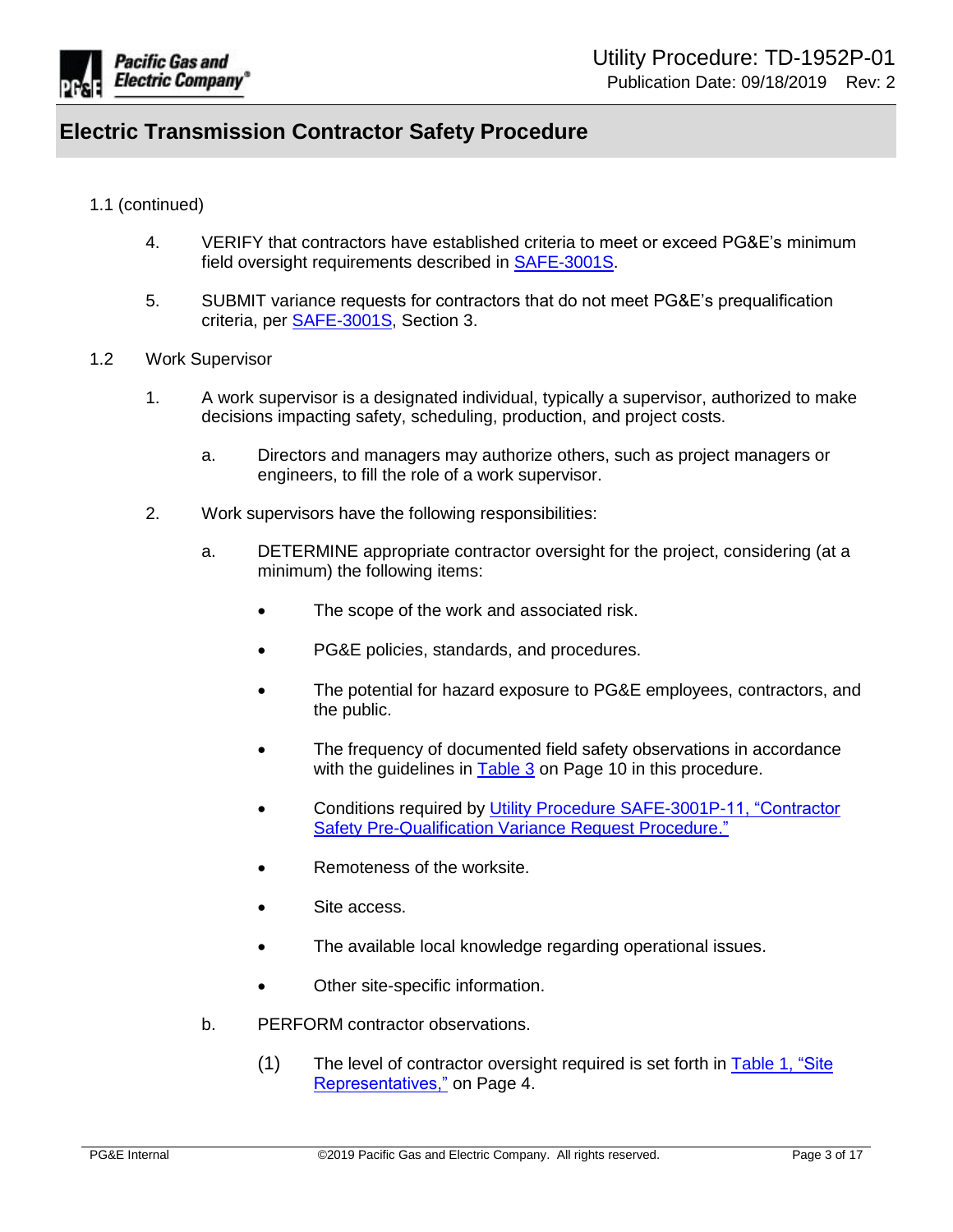

## <span id="page-3-0"></span>1.2 (continued)

| Site Representative Assignment Guidelines* |                                                                                                                                                                                         |                           |
|--------------------------------------------|-----------------------------------------------------------------------------------------------------------------------------------------------------------------------------------------|---------------------------|
| <b>Project Type</b>                        | <b>Site Representative Type**</b>                                                                                                                                                       | <b>Required Approvals</b> |
| Medium-risk activities                     | Competent site representative.                                                                                                                                                          |                           |
| Single high-risk activity                  | Competent site representative trained in<br>the specific high-risk activity.                                                                                                            |                           |
| Multiple high-risk<br>activities           | Multiple competent site representatives<br>can be used. If the task is specialized, a<br>qualified site representative trained in<br>that specific task or work method must<br>be used. | Work Supervisor           |

The work supervisor must approve any deviation from the guidelines in this [Table 1.](#page-3-0)

- If the qualified site representative is not trained in all high-risk activities at the project, the work supervisor and safety representative must collaborate and assign additional site representatives to address any remaining high-risk activities.
- c. Safety plans are required for high-risk work activities.
	- (1) The T-Line and substation contractor safety teams REVIEW AND APPROVE Programmatic Safety Plans (PSPs) in ISN annually.
	- (2) The T-Line and substation contractor safety teams REVIEW AND APPROVE all Project Specific Safety Plans (PSSPs). The safety teams may ENGAGE work supervisors, construction managers and other subject matter experts (SMEs) to ensure all identified hazards are properly mitigated in the PSSP.
	- (3) The T-Line and substation work supervisors VERIFY the contractor's safety plan has been approved before the contractor begins any high-risk work activities.
	- (4) All personnel approving safety plans must MEET the minimum requirements specified in [SAFE-3001S, "Contractor Safety Standard."](https://edrm.comp.pge.com/D2/servlet/Download?auth=basic&event_name=open&version=PUBLISHED&id=09131aad8a2a5ab7&format=pdf&_docbase=pge_ecm)
- d. VERIFY that contracted work is monitored by PG&E representatives or third-party experts qualified to perform such work.
	- (1) IF the complexities of the work dictates,

THEN supervisors may ASSIGN safety personnel to provide additional oversight in addition to the PG&E site representative.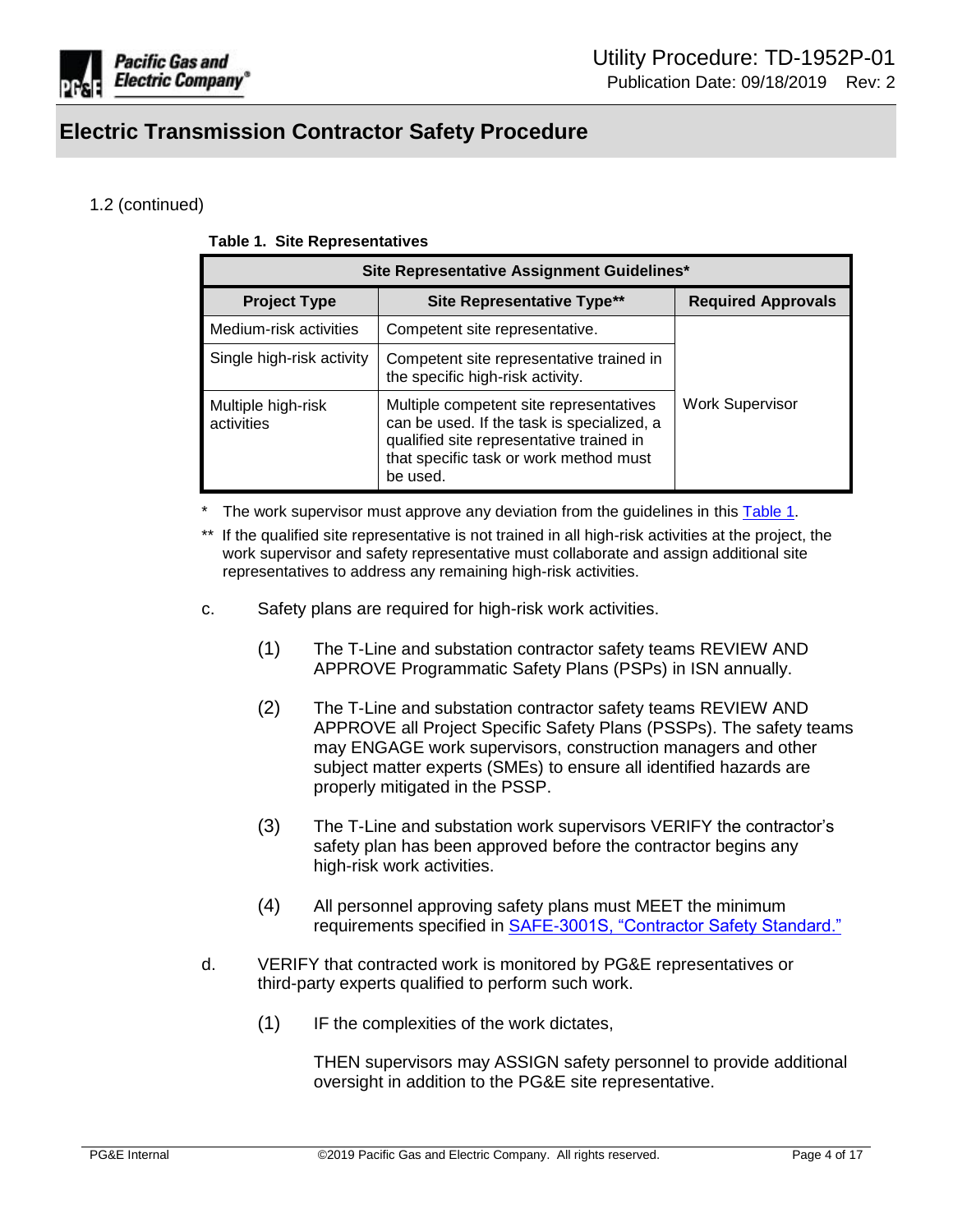

### 1.2 (continued)

- e. PROMOTE a safe work environment by ensuring that the contractor and project team clearly understand the roles and responsibilities related to their scope of work:
	- (1) VERIFY that contractors have access to the appropriate policies, standards, and procedures applicable to the work to which they are assigned.
- f. ENSURE that the contractor conducts a thorough initial tailboard (project kick-off meeting) before starting physical high-risk work activities.
- 1.3 Site Representative/Inspector
	- 1. The site representative/inspector is a designated PG&E or contract employee assigned by the work supervisor (or designee) and has the following responsibilities:
		- a. OVERSEE the safety of contractors performing work on PG&E facilities.
		- b. READ AND UNDERSTAND any conditions placed on the work by the contractor's PSSP for high-risk work.
		- c. HAVE proper training, knowledge, and experience to perform their duties.
	- 2. Site representatives/inspectors are classified in [Table 2](#page-5-0) on Page 6.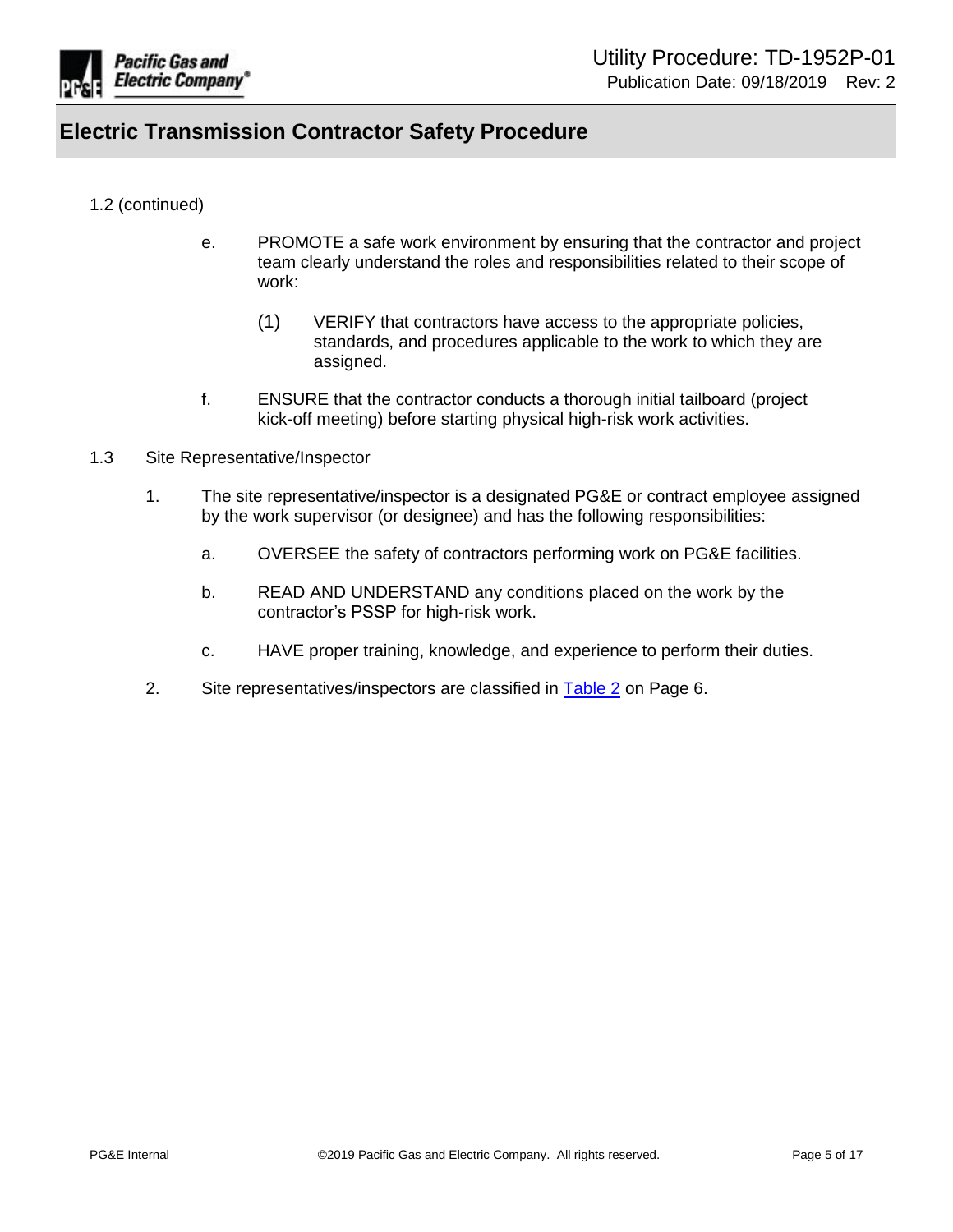

## <span id="page-5-0"></span>1.3 (continued)

#### **Table 2. Site Representative Classifications**

| <b>Competent Site Representative</b> |                                                                                                                                                      |  |
|--------------------------------------|------------------------------------------------------------------------------------------------------------------------------------------------------|--|
| <b>Description</b>                   | Can identify existing and predictable hazards in surroundings or work<br>conditions that are unsanitary or dangerous.                                |  |
|                                      | Has training, knowledge, or experience related to the scheduled work and<br>knowledge of appropriate mitigation measures for the associated hazards. |  |
|                                      | May have formal training to identify and mitigate hazards associated with<br>specific high-risk activities.                                          |  |
|                                      | Has familiarity with <b>SAFE-3001S</b> .                                                                                                             |  |
|                                      | Has familiarity with appropriate personal protective equipment (PPE).                                                                                |  |
|                                      | Has training on specific high-risk activities under observation.                                                                                     |  |
|                                      | Has training or experience providing oversight to contractors.                                                                                       |  |
| <b>Typical Job Titles</b>            | Contractor or PG&E inspector.                                                                                                                        |  |
|                                      | Safety representative.                                                                                                                               |  |
|                                      | Qualified electrical worker (QEW).                                                                                                                   |  |
| <b>Qualified Site Representative</b> |                                                                                                                                                      |  |
| <b>Description</b>                   | Has all required items available for competent site representative.                                                                                  |  |
|                                      | Has formal training to identify and mitigate hazards associated with specific<br>high-risk activities.                                               |  |
|                                      | Has formal training in the work being performed.                                                                                                     |  |
| <b>Typical Job Titles</b>            | Demolition/explosive expert, commercial diver, helicopter expert (for<br>substation only).                                                           |  |

- 1.4 Site representatives/inspectors have the following responsibilities:
	- 1. VERIFY that construction work conforms with contract conditions and safety standards.
	- 2. ATTEND the contractor's project kick-off meeting for high-risk work.
	- 3. VERIFY at the project kick-off that contract employees have valid ISN badges.
	- 4. ENSURE that contractors hold daily safety tailboards.
	- 5. ENSURE that contractor tailboards include, at a minimum, the following information and documentation:
		- Local knowledge and information regarding site-specific safety considerations.
		- Scope of the work.
		- Drawings, specifications, standards, policies, and/or procedures applicable to the work.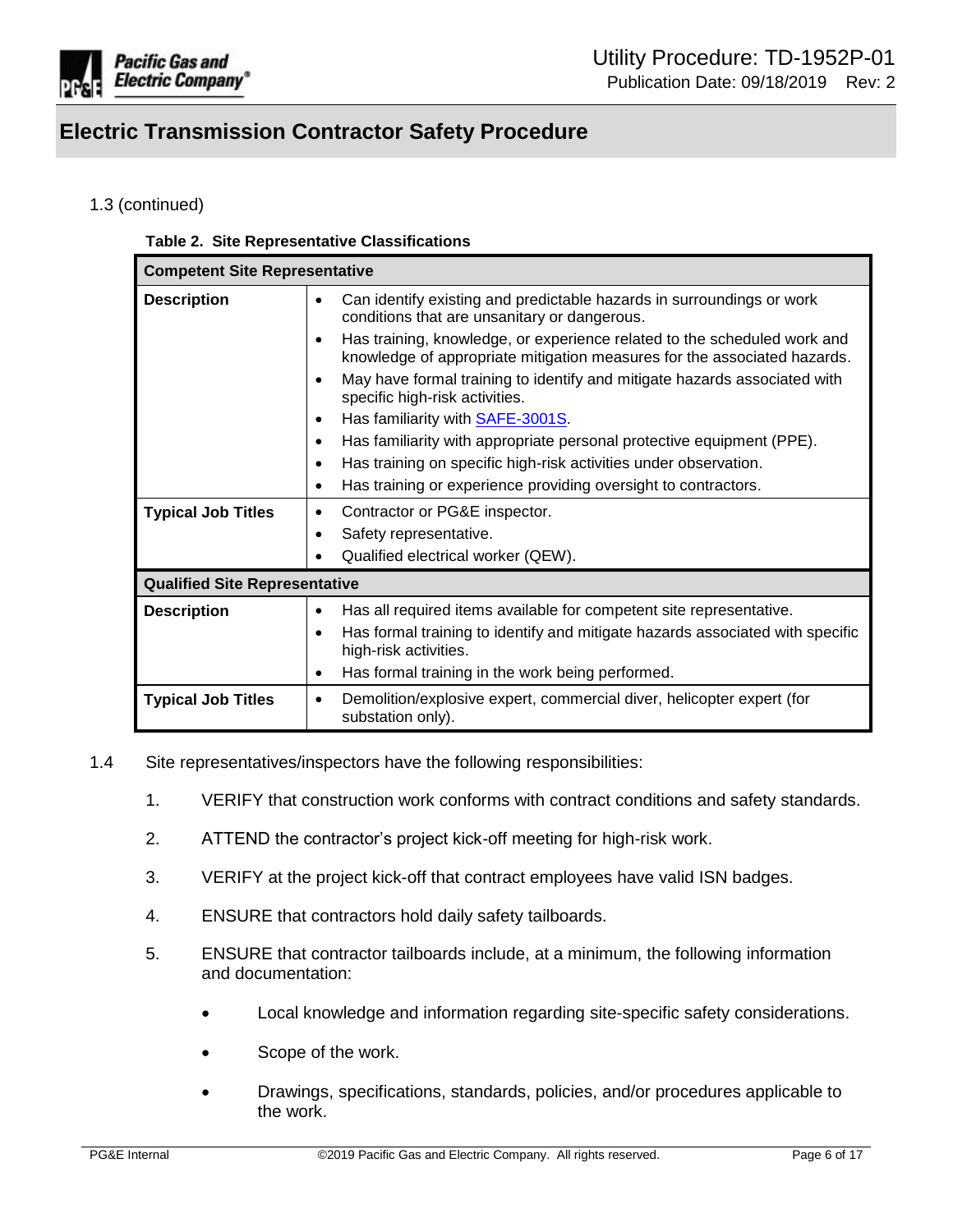

## 1.4 (continued)

- Proper electrical clearances required to safely de-energize and isolate electrical equipment.
- Hazards identified and mitigated by PG&E.
- Hazards identified and mitigated by the contractor.
- Work stoppage criteria.
- Emergency Action Plan.
- 6. PROVIDE contractor access to PG&E-restricted areas.
- 7. WALKDOWN clearance points, when applicable.
- 8. ENSURE that PG&E safety requirements are communicated to and acknowledged by contractors before starting work.
- 9. ENSURE that the contractor's approved PSSP for high-risk work is onsite.
- 10. VERIFY that subcontractors are identified on the PSSP and, if performing medium or high-risk work, that they are prequalified in ISN with an A or B grade.
- 1.5 Contractor

Before contractors or subcontractors start work on PG&E facilities, the contractor must CONFIRM that all field contractors and subcontractors have met the following prerequisites:

- 1. SATISFIED the requirements of [SAFE-3001S.](https://edrm.comp.pge.com/D2/servlet/Download?auth=basic&event_name=open&version=PUBLISHED&id=09131aad8a2a5ab7&format=pdf&_docbase=pge_ecm)
- 2. PROVIDED appropriate documentation that a field orientation has been completed by site personnel.
- 3. ENSURED that field contract employees and subcontract employees have ISN badges and that they have completed all required training.
- 4. SUBMITTED a contractor PSSP to PG&E for all high-risk work (and PG&E personnel familiar with the work have approved the plan).
	- a. The contractor's PSSP must include, at a minimum, the following information:
		- An Emergency Action Plan.
		- Identification of hazards and mitigations applicable to the work scope.
		- Specific licenses/certifications required to perform work tasks.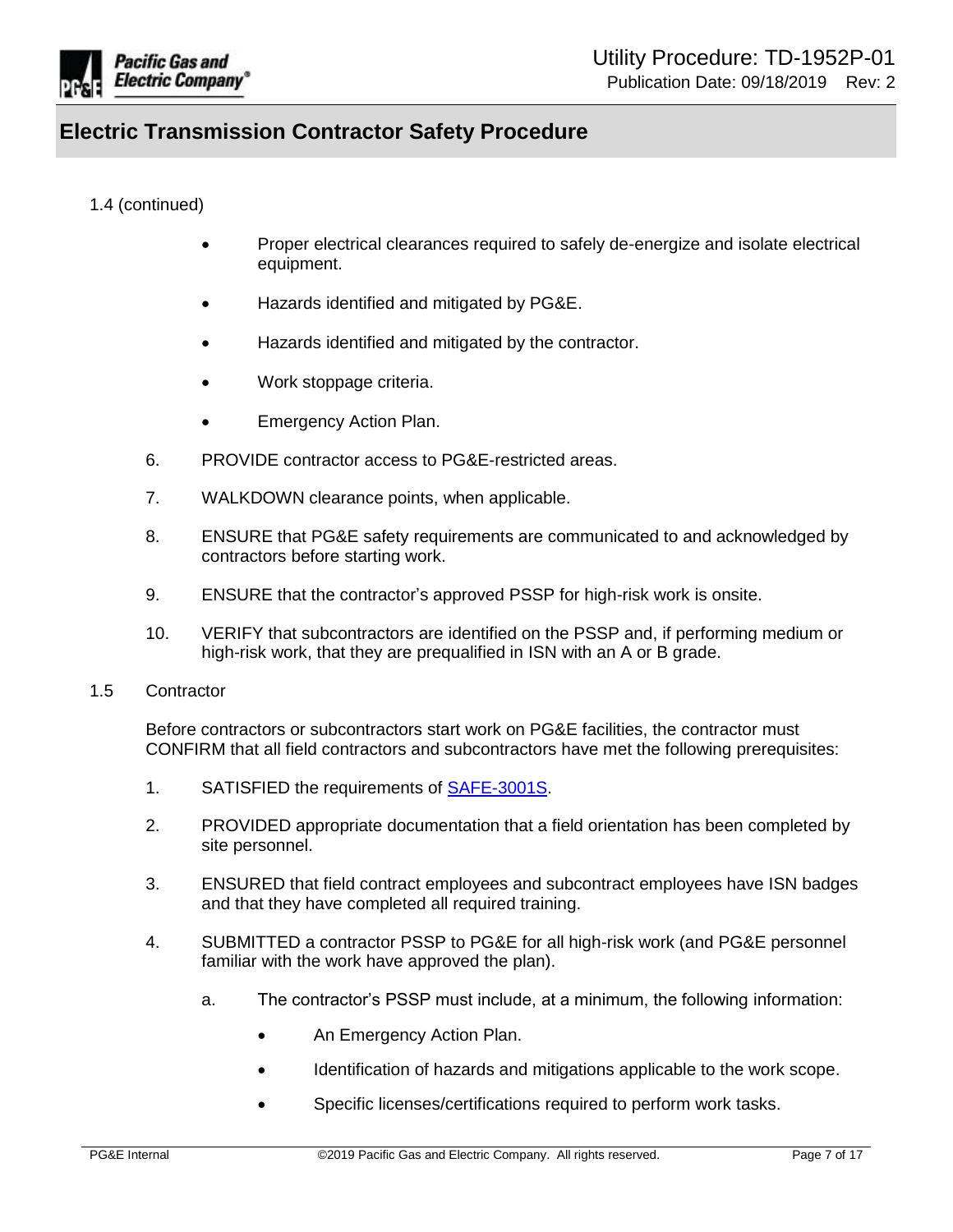

1.5 (continued)

- Identification of all subcontractors.
- Documentation of review of PSSP by all site personnel.
- Documentation of changes identified in the field and approved by PG&E.
- Method for promptly notifying the PG&E site representative/inspector of all safety incidents that occur while working on PG&E assets, including any injury or medical emergency.
- 5. ENSURED a project kick-off meeting was held to review the PSSP.
- 6. PERFORMED a hazard analysis before starting work.
- 7. COMMUNICATED known or potential hazards to their field employees before starting work.
- 8. PERFORMED site safety observations.

#### <span id="page-7-0"></span>**2 Construction**

The following are the roles and responsibilities during the construction phase of the project for high- and medium-risk work:

- 2.1 The supply chain or authorized procurement representative [\(SAFE-3001S,](https://edrm.comp.pge.com/D2/servlet/Download?auth=basic&event_name=open&version=PUBLISHED&id=09131aad8a2a5ab7&format=pdf&_docbase=pge_ecm) Section 2.4) PARTNERS with the LOB representative, safety personnel, or other SME before issuing significant changes to the work.
- 2.2 Work Supervisor
	- 1. ENSURE that competent personnel familiar with job hazards and safety requirements are assigned to monitor contractor and subcontractor safety for medium-risk work.
	- 2. ENSURE that qualified personnel are assigned to monitor high-risk activities where the competent person is trained in that specific activity (except for work involving a single high-risk activity where the competent person is trained in that activity).
	- 3. ENSURE that appropriate PG&E and contractor personnel are present during tailboards.
	- 4. PROVIDE timely notifications regarding any safety issues.
	- 5. ENSURE all serious injury and fatality (SIF) incidents are investigated using causal analysis methodologies, per [Utility Standard GOV-6102S, "Enterprise Cause](https://edrm.comp.pge.com/D2/servlet/Download?auth=basic&event_name=open&version=CURRENT&id=09131aad84b68872&format=pdf&_docbase=pge_ecm)  [Evaluation Standard."](https://edrm.comp.pge.com/D2/servlet/Download?auth=basic&event_name=open&version=CURRENT&id=09131aad84b68872&format=pdf&_docbase=pge_ecm)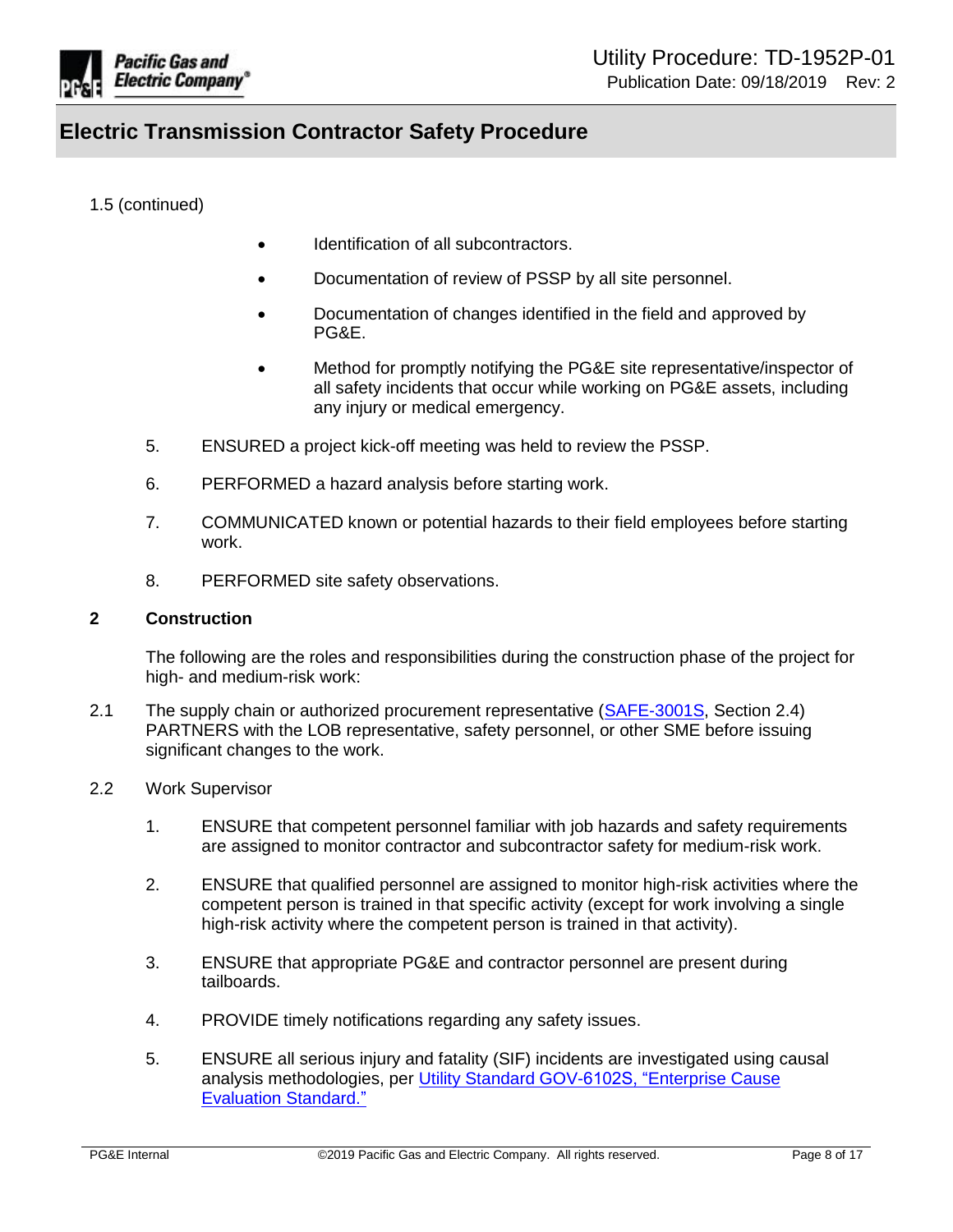

### 2.2 (continued)

- a. REFERENCE [Utility Procedure GOV-6102P-06, "Enterprise Cause Evaluation](https://edrm.comp.pge.com/D2/servlet/Download?auth=basic&event_name=open&version=CURRENT&id=09131aad88f4ef97&format=pdf&_docbase=pge_ecm)  **Process Procedure,"** for additional details.
- 6. ENSURE corrective actions are developed and implemented for all SIF incidents, per [GOV-6102S.](https://edrm.comp.pge.com/D2/servlet/Download?auth=basic&event_name=open&version=CURRENT&id=09131aad84b68872&format=pdf&_docbase=pge_ecm)
	- a. REFERENCE [GOV-6102P-06](https://edrm.comp.pge.com/D2/servlet/Download?auth=basic&event_name=open&version=CURRENT&id=09131aad88f4ef97&format=pdf&_docbase=pge_ecm) for additional details.
- 7. ENSURE that the site representative/inspector performs safety observations in accordance with [Table 3](#page-9-0) on Page 10.
- 2.3 Site Representative/Inspector
	- 1. CONDUCT AND DOCUMENT field safety observations to verify compliance with applicable safety requirements.

#### **NOTE**

[Table 3](#page-9-0) defines field safety risk categories and observation requirements for medium- and high-risk jobs.

- 2. STOP activities that are unsafe, could adversely affect the environment, or are not in compliance with design drawings, specifications, or permit conditions.
- 3. ENSURE any deviation from the approved safety plan or Job Site Safety Analysis (JSSA)/Job Hazard Analysis (JHA) is authorized by PG&E and documented on the PSSP change log.
- 4. ENSURE all contractor and subcontractor work at the jobsite is documented in the PSSP (for high-risk work) and that they have met the PG&E prequalification requirements.
- 5. ENSURE on-site contractors have active ISN badges by performing periodic field verifications.
- 6. ACT as the responsible liaison for documenting and confirming resolution of safety infractions or issues and communicating them to PG&E leadership.
- 7. COMMUNICATE safety issues to the work supervisor, in accordance with PG&E's safety reporting requirements.
- 8. COLLECT project-related documentation.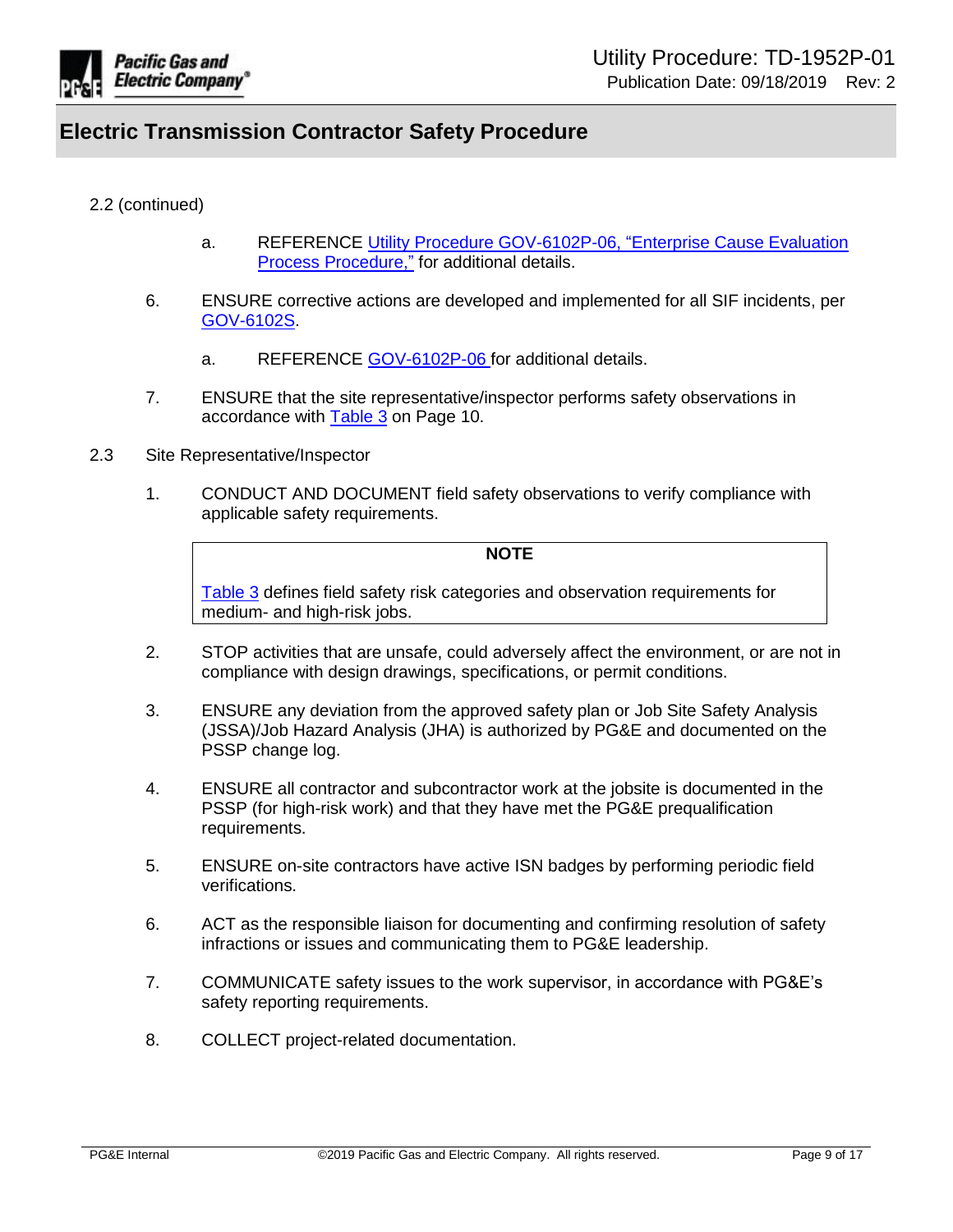

### 2.3 (continued)

- 9. Actively PARTICIPATE in daily tailboard meetings (led by the contractor) to ensure that the following actions are performed, and safety is planned for the day, as appropriate:
	- The contractor's JSSA/JHA addresses all foreseeable hazards associated with the activities planned for the day.
	- Changed conditions are identified and documented in the contractor's PSSP for high-risk work.
	- Changes to the contractor's proposed methods are identified and addressed in the contractor's PSSP for high-risk work.
	- The contractor's PSSP is followed throughout the project for high-risk work.
	- Best practices are discussed.

#### **Table 3. Field Safety Observations**

<span id="page-9-0"></span>

| Field Safety Observations - Frequency Requirements |                                                                                                                                                                                                                                                            |                        |
|----------------------------------------------------|------------------------------------------------------------------------------------------------------------------------------------------------------------------------------------------------------------------------------------------------------------|------------------------|
| <b>Risk</b>                                        | <b>Work Description</b>                                                                                                                                                                                                                                    | <b>How Often?</b>      |
| High                                               | Tasks that meet the criteria for high risk for substation, per<br>Attachment 1, "Substation Contractor Safety Risk Assessment -<br>Decision Tree," and for T-Line, per Attachment 2, "T-Line Contractor<br><b>Safety Risk Assessment - Decision Tree."</b> | 1 per week<br>per job  |
| Medium                                             | Tasks that meet the criteria for medium risk for substation, per<br>Attachment 1, and for T-Line, per Attachment 2.                                                                                                                                        | 1 per month<br>per job |

### 2.4 Contractor Safety Specialist

- 1. ENSURE the site representative/inspector has a clear understanding of their role in safety compliance and support the site representative, as needed.
- 2. ENSURE that contractors that actively perform work for the LOB remain in good standing with ISN by initiating an "Owner Client Dashboard Grade Change Notification" in ISN.
- 3. PROVIDE work plan schedules to the Corporate Contractor Safety Team on a monthly basis for medium- or high-risk projects.
- 2.5 Contractor Requirements

Contractors have the following responsibilities during the construction phase of the project (includes [SAFE-3001S,](https://edrm.comp.pge.com/D2/servlet/Download?auth=basic&event_name=open&version=PUBLISHED&id=09131aad8a2a5ab7&format=pdf&_docbase=pge_ecm) Section 2.1):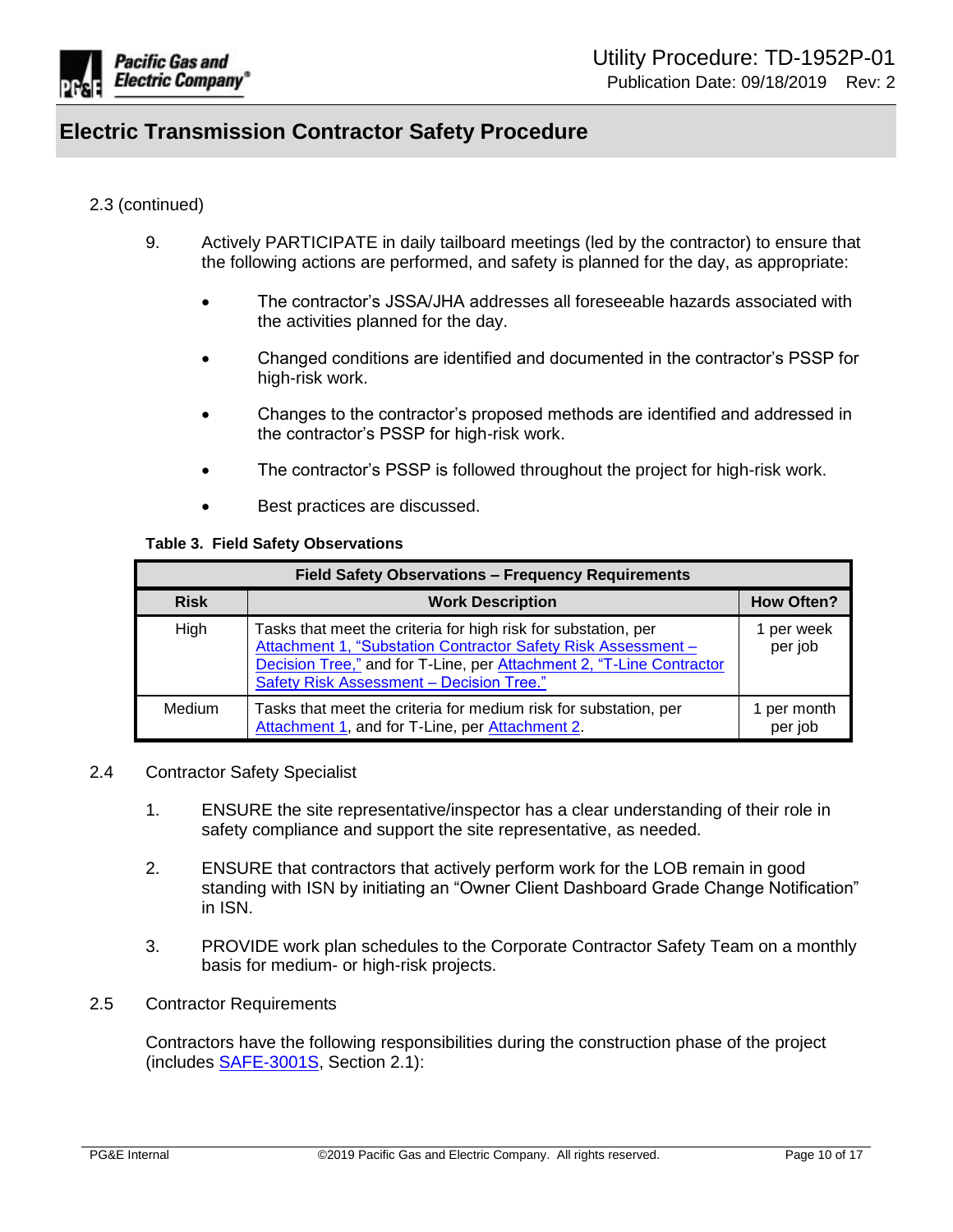

### 2.5 (continued)

- 1. ENSURE that all worksite visitors, contractors, sub-contractors, PG&E employees, and members of the public are informed of hazards and controls required for the work location before starting work, when applicable.
- 2. ENSURE the approved PSSP is on the jobsite for high-risk work.
	- a. IF the approved PSSP is not on the jobsite,

THEN work cannot be performed until the PSSP is at the jobsite.

- 3. USE JSSA/JHA methods to identify and communicate known or potential hazards to their employees, other potentially impacted workforces, and the public before starting work.
	- a. The responsible PG&E employee or designee must REVIEW AND APPROVE any deviation from the contractor's work plan or hazard control methods.
	- b. DOCUMENT any changes to the PSSP for high-risk work, using the PSSP Change Log.
- 4. Continuously OVERSEE their employees and other workers under their direct control to ensure those workers comply with PG&E and regulatory safety requirements.
- 5. REPORT any safety incidents to the PG&E site representative as soon as practical.
- 6. DISCUSS best practices.

### <span id="page-10-0"></span>**3 Post-Construction**

The following are the roles and responsibilities during the post-construction phase of the project for high- and medium-risk work:

- 3.1 Work Supervisor
	- 1. APPRAISE the contractor's job performance by completing a post-job performance appraisal in ISN after completing the work.
	- 2. For multi-year contracts, SUBMIT post-job performance appraisals at least annually.
	- 3. ENSURE that appropriate project-related documentation is properly maintained/filed.
		- a. Final project-related documentation includes, but is not limited to, the following:
			- Contractor PSSP for high-risk work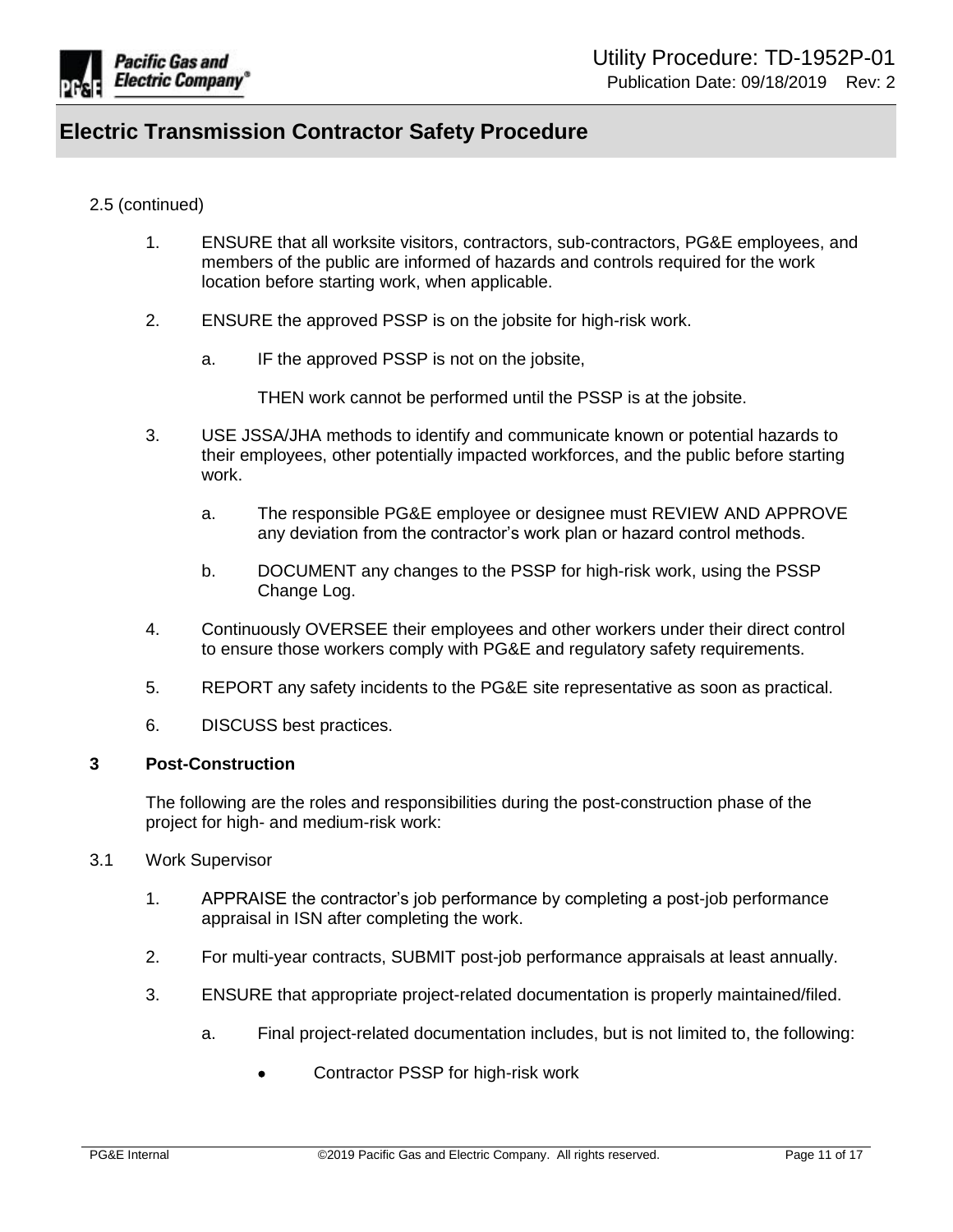

3.1 (continued)

- Safety incident analyses/root cause analyses, including corrective actions
- Field safety observation documentation
- Contractor's Post-Job Performance Appraisal in ISN
- 3.2 Contractor Safety Specialist
	- 1. ENSURE that the appropriate LOBs host an annual Contractor Safety Forum with primary contractors to discuss events, lessons learned, and performance feedback.

#### **END of Instructions**

#### **DEFINITIONS**

**Contractor:** A company directly hired by PG&E to complete a specific scope of work or service. References to "contractor" in this document include all subcontracted resources.

**Contractor safety variance process:** Supplemental internal safety performance review process defined in [SAFE-3001S](https://edrm.comp.pge.com/D2/servlet/Download?auth=basic&event_name=open&version=PUBLISHED&id=09131aad8a2a5ab7&format=pdf&_docbase=pge_ecm) for contractors or subcontractors that **do not** meet established PG&E safety criteria.

**Medium and high risk:** Risk categories defined in [Attachment 2, "T-Line Contractor Safety](https://ecmappwlsp01c2.comp.pge.com/TILVIEWER?chronicleId=09131aad894b8596&vd=false&device=false)  [Risk Assessment – Decision Tree."](https://ecmappwlsp01c2.comp.pge.com/TILVIEWER?chronicleId=09131aad894b8596&vd=false&device=false)

**Project Specific Safety Plan (PSSP):** Detailed safety plan created by the contractor to eliminate or mitigate specific jobsite environmental, health, and safety hazards associated with the work.

**Serious safety incident:** An incident resulting in a life-threatening or life-altering injury or fatality to the public, employees, or contractors from work or caused by a failure or malfunction of PG&E facilities.

**Stop work:** The deliberate act of halting work to eliminate or effectively control an unsafe work condition, practice, or behavior.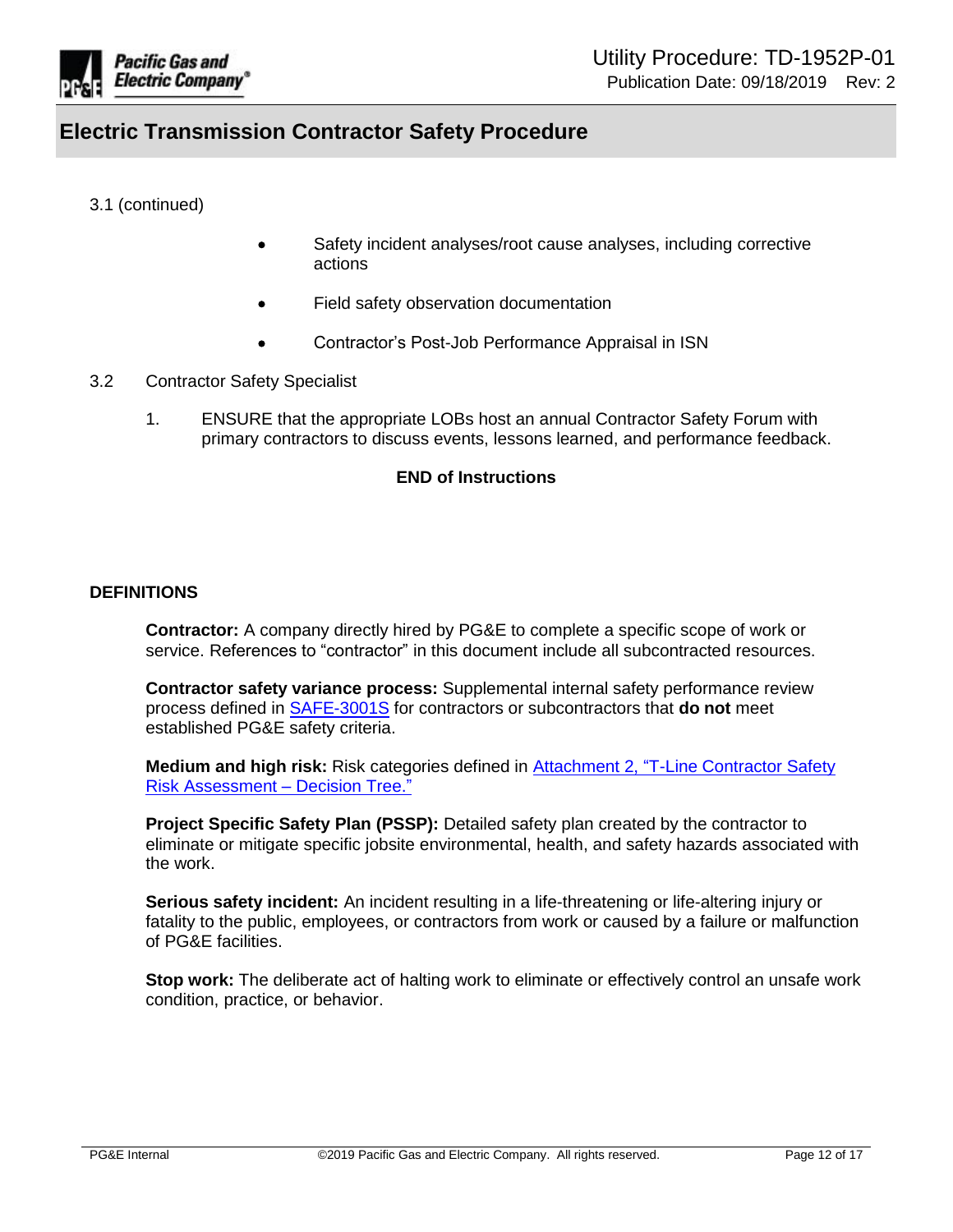

### **IMPLEMENTATION RESPONSIBILITIES**

Electric transmission directors and managers are responsible for communicating and implementing this procedure.

Electric transmission directors, managers, and supervisors are responsible for the following:

- Endorsing and supporting the implementation of this procedure, as well as [SAFE-3001S.](https://edrm.comp.pge.com/D2/servlet/Download?auth=basic&event_name=open&version=PUBLISHED&id=09131aad8a2a5ab7&format=pdf&_docbase=pge_ecm)
- Participating in preconstruction safety meetings, as appropriate.
- Providing an avenue for escalating safety issues.

#### **GOVERNING DOCUMENT**

[Utility Standard SAFE-3001S, "Contractor Safety Standard"](https://edrm.comp.pge.com/D2/servlet/Download?auth=basic&event_name=open&version=PUBLISHED&id=09131aad8a2a5ab7&format=pdf&_docbase=pge_ecm)

#### **COMPLIANCE REQUIREMENT / REGULATORY COMMITMENT**

[Cal/OSHA Title 8 Regulations](https://www.dir.ca.gov/samples/Search/query.htm)

CPUC Decision 15-07-014, dated July 23, 2015

#### <span id="page-12-0"></span>**REFERENCE DOCUMENTS**

#### **Developmental References:**

[Utility Procedure GOV-6102P-06, "Enterprise Cause Evaluation Process Procedure"](https://edrm.comp.pge.com/D2/servlet/Download?auth=basic&event_name=open&version=CURRENT&id=09131aad88f4ef97&format=pdf&_docbase=pge_ecm)

[Utility Procedure SAFE-3001P-11, "Contractor Safety Pre-Qualification Variance Request](https://edrm.comp.pge.com/D2/servlet/Download?auth=basic&event_name=open&version=CURRENT&id=09131aad85ec22d7&format=pdf&_docbase=pge_ecm)  [Procedure"](https://edrm.comp.pge.com/D2/servlet/Download?auth=basic&event_name=open&version=CURRENT&id=09131aad85ec22d7&format=pdf&_docbase=pge_ecm)

[Utility Standard GOV-6102S, "Enterprise Cause Evaluation Standard"](https://edrm.comp.pge.com/D2/servlet/Download?auth=basic&event_name=open&version=CURRENT&id=09131aad84b68872&format=pdf&_docbase=pge_ecm)

#### **Supplemental References:**

NA

#### **APPENDICES**

[Appendix A, "Contractor Safety – Roles and Responsibilities Matrix"](#page-14-0)

### **ATTACHMENTS**

[Attachment 1, "Substation Contractor Safety Risk Assessment –](https://ecmappwlsp01c2.comp.pge.com/TILVIEWER?chronicleId=09131aad894b8595&vd=false&device=false) Decision Tree"

[Attachment 2, "T-Line Contractor Safety Risk Assessment –](https://ecmappwlsp01c2.comp.pge.com/TILVIEWER?chronicleId=09131aad894b8596&vd=false&device=false) Decision Tree"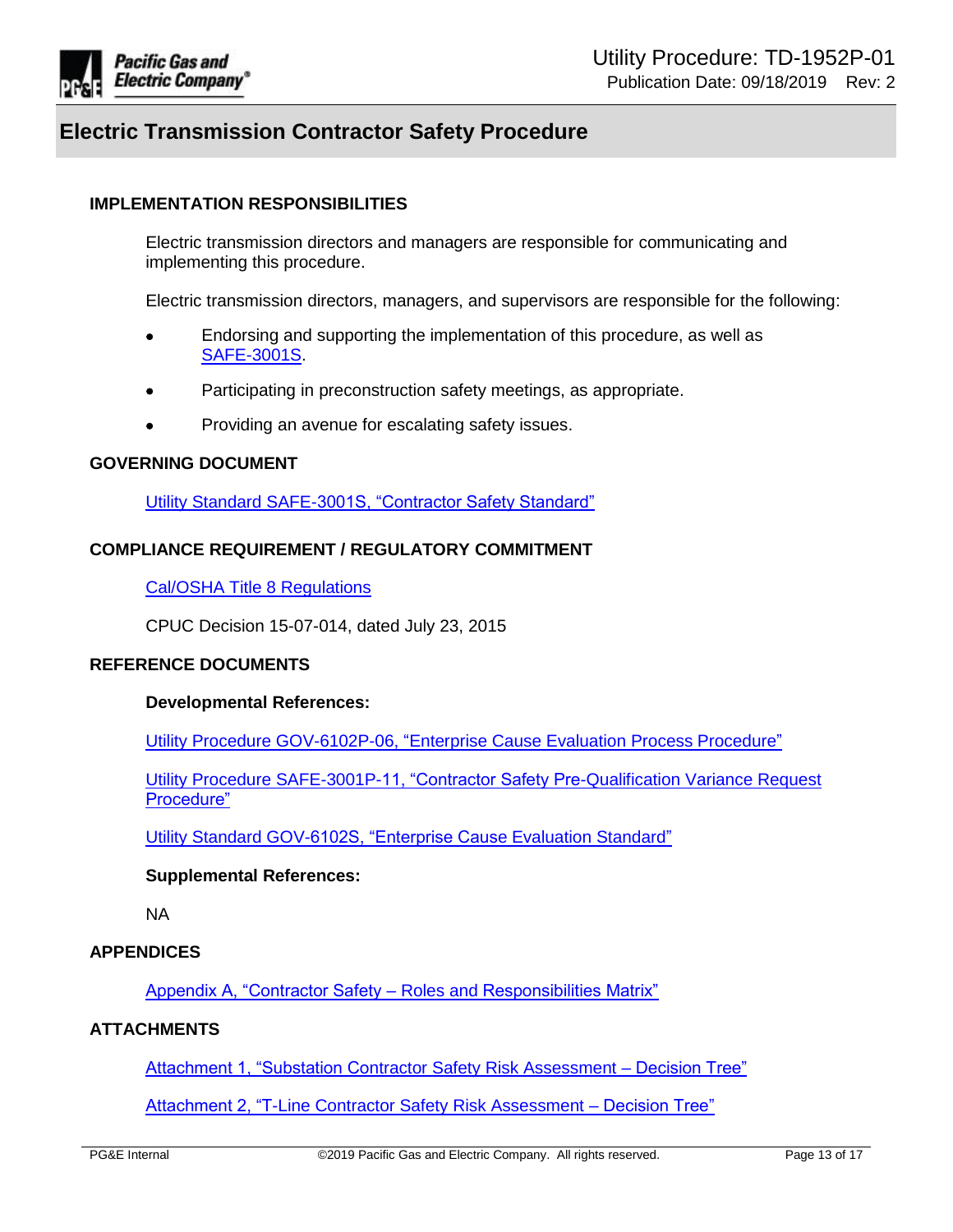

### **DOCUMENT RECISION**

This utility procedure cancels and supersedes Utility Procedure TD-1952P-01, "Electric Transmission Contractor Safety Procedure," Rev. 1, dated 06/29/2019.

### **DOCUMENT APPROVER**

Jonathan Seager, Senior Director – Transmission Line

Alan Lawrence, Senior Director – Substation

#### **DOCUMENT OWNER**

Superintendent - Transmission Line

Superintendent - Substation

### **DOCUMENT CONTACT**

**Supervisor – Transmission Line** 

, Supervisor – Substation

#### **REVISION NOTES**

| Where?                     | What Changed?                                                                                                                                                            |
|----------------------------|--------------------------------------------------------------------------------------------------------------------------------------------------------------------------|
| <b>Throughout Document</b> | Updated references and hyperlinks.                                                                                                                                       |
| Section 1.2.2.c            | Added bullet item (4), as follows: "All personnel approving safety plans<br>must MEET the minimum requirements specified in SAFE-3001S,<br>"Contractor Safety Standard." |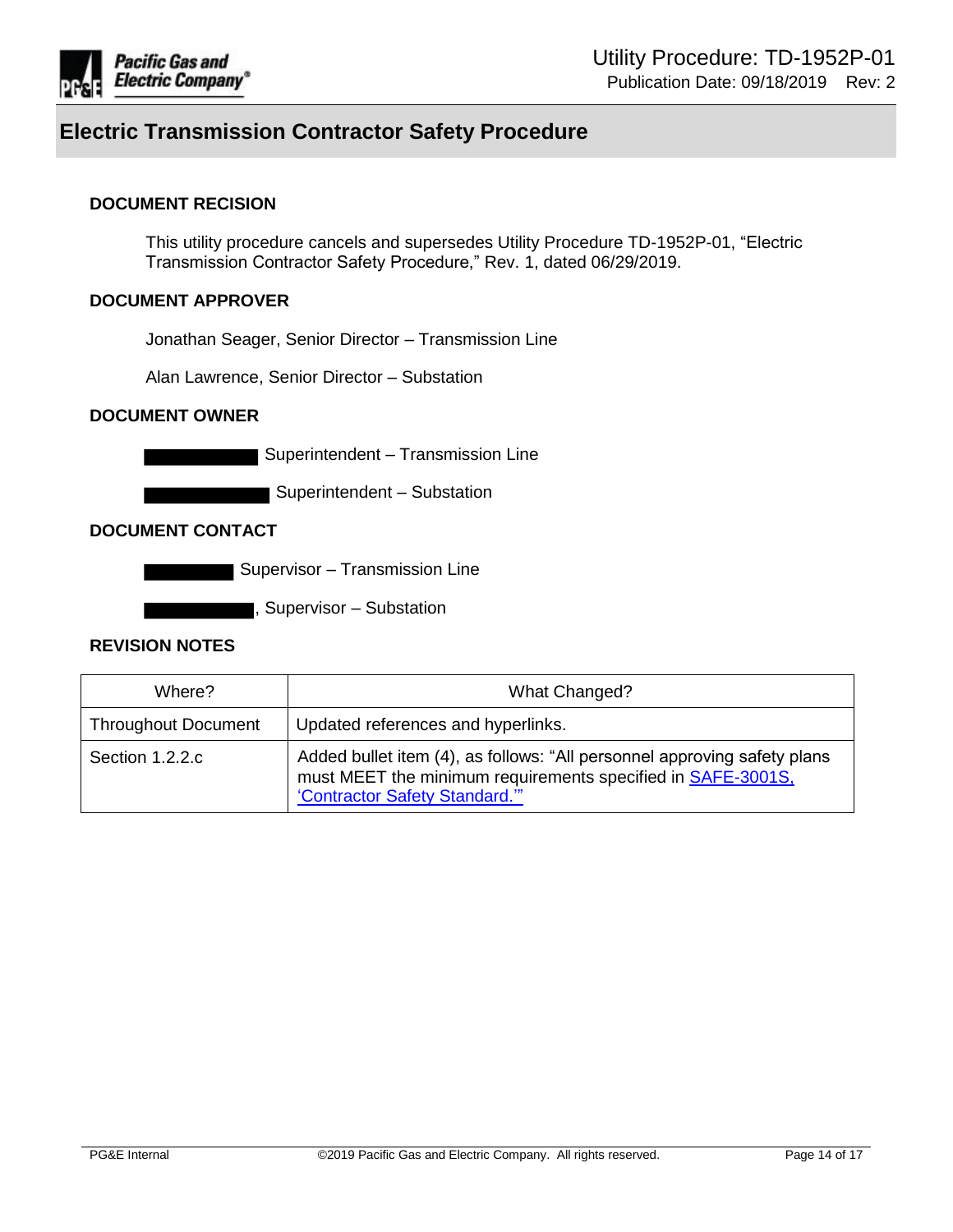

## **Appendix A, Contractor Safety – Roles and Responsibilities Matrix**

(Page 1 of 3)

<span id="page-14-0"></span>

| <b>Preconstruction (Phase I)</b>            |                                                                                                                                                                                                                            |  |  |
|---------------------------------------------|----------------------------------------------------------------------------------------------------------------------------------------------------------------------------------------------------------------------------|--|--|
| <b>ROLE</b>                                 | <b>RESPONSIBILITIES</b>                                                                                                                                                                                                    |  |  |
| Supply chain or                             | ENSURE a well-defined scope of work is included in the contract.<br>$\bullet$                                                                                                                                              |  |  |
| authorized<br>procurement<br>representative | EVALUATE AND SELECT contractors, based on the prequalification<br>$\bullet$<br>requirements in <b>SAFE-3001S</b> .                                                                                                         |  |  |
|                                             | VERIFY that contractors have completed PG&E's prequalification process<br>$\bullet$<br>before starting work. In emergency/emergent work situations, REFER to<br>SAFE-3001S, Section 4.                                     |  |  |
|                                             | VERIFY that contractors have established criteria to meet or exceed PG&E's<br>$\bullet$<br>minimum field oversight expectations (described in <b>SAFE-3001S</b> , Appendix A,<br>"Risk Matrix - Definition and Examples"). |  |  |
|                                             | SUBMIT variance requests for contractors that do not meet PG&E's<br>$\bullet$<br>pre-qualification criteria, per SAFE-3001S, Section 3.                                                                                    |  |  |
| Work supervisor                             | DETERMINE the appropriate level AND frequency of contractor oversight<br>$\bullet$<br>required.                                                                                                                            |  |  |
|                                             | ENSURE the contractor's PSSP has been reviewed and approved before<br>$\bullet$<br>commencing high-risk activities.                                                                                                        |  |  |
|                                             | VERIFY that contracted work is monitored by PG&E employees (or third-party<br>$\bullet$<br>experts) qualified to perform such work.                                                                                        |  |  |
|                                             | PROMOTE a safe work environment.<br>$\bullet$                                                                                                                                                                              |  |  |
|                                             | ENSURE that the contractor conducts an initial tailboard (project kick-off<br>$\bullet$<br>meeting).                                                                                                                       |  |  |
| Site representative/<br>inspector           | VERIFY that construction work conforms to contract conditions and safety<br>$\bullet$<br>standards.                                                                                                                        |  |  |
|                                             | ATTEND the contractor's project kick-off meeting.<br>$\bullet$                                                                                                                                                             |  |  |
|                                             | VERIFY at project kick-off that contract employees working onsite have valid<br>$\bullet$<br>ISN badges.                                                                                                                   |  |  |
|                                             | ENSURE that contractors hold daily safety tailboards. PROVIDE contractors<br>$\bullet$<br>access to PG&E-restricted areas.                                                                                                 |  |  |
|                                             | WALKDOWN clearance points, when applicable.<br>$\bullet$                                                                                                                                                                   |  |  |
|                                             | ENSURE contractor's approved PSSP is onsite.<br>$\bullet$                                                                                                                                                                  |  |  |
|                                             | VERIFY that subcontractors are identified on the PSSP and if performing<br>$\bullet$<br>medium or high-risk work, that they are prequalified in ISN with an A or B<br>grade.                                               |  |  |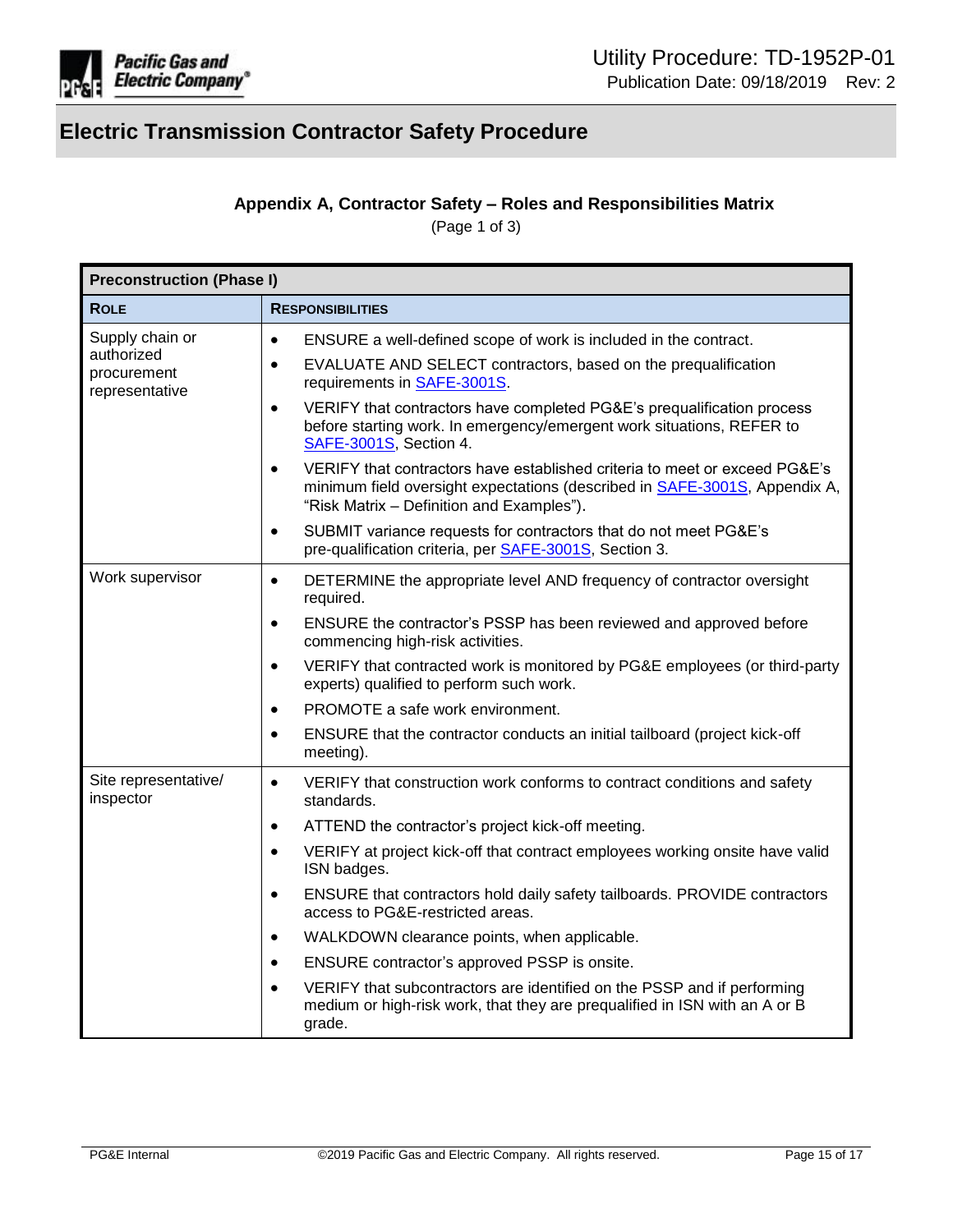

## **Appendix A, Contractor Safety – Roles and Responsibilities Matrix**

(Page 2 of 3)

| Preconstruction (Phase I) continued |                                                                                                                              |  |
|-------------------------------------|------------------------------------------------------------------------------------------------------------------------------|--|
| <b>ROLE</b>                         | <b>RESPONSIBILITIES</b>                                                                                                      |  |
| Contractors                         | SATISFY <b>SAFE-3001S</b> requirements.                                                                                      |  |
|                                     | PROVIDE appropriate documentation that the field orientation was completed<br>by site personnel.                             |  |
|                                     | SUBMIT a contractor PSSP for all high-risk work.<br>$\bullet$                                                                |  |
|                                     | PERFORM a hazard analysis AND COMMUNICATE known or potential<br>hazards to their employees before starting work.             |  |
|                                     | ENSURE field contract employees and sub-contract employees have ISN<br>٠<br>badges and have completed all required training. |  |
|                                     | PERFORM site safety observations<br>$\bullet$                                                                                |  |

| <b>Construction (Phase II)</b>                                 |                                                                                                                                                                                                                                                                                                                                                                                 |  |
|----------------------------------------------------------------|---------------------------------------------------------------------------------------------------------------------------------------------------------------------------------------------------------------------------------------------------------------------------------------------------------------------------------------------------------------------------------|--|
| <b>ROLE</b>                                                    | <b>RESPONSIBILITIES</b>                                                                                                                                                                                                                                                                                                                                                         |  |
| Supply chain or<br>authorized<br>procurement<br>representative | PARTNER with LOB representative, safety personnel, OR SME before<br>issuing significant changes to the work.                                                                                                                                                                                                                                                                    |  |
| Work supervisor                                                | ENSURE competent personnel familiar with job hazards and safety<br>requirements are assigned to monitor contractor and subcontractor safety for<br>medium-risk work activities, and qualified personnel are assigned to monitor<br>high-risk work activities (except for work involving a single high-risk activity<br>where the competent person is trained in that activity). |  |
|                                                                | ENSURE PG&E personnel and contractors are present during tailboards.                                                                                                                                                                                                                                                                                                            |  |
|                                                                | APPROVE contractor's PSSP before starting high-risk work.                                                                                                                                                                                                                                                                                                                       |  |
|                                                                | PROVIDE timely notifications regarding any safety issues.                                                                                                                                                                                                                                                                                                                       |  |
|                                                                | ENSURE all serious safety issues are investigated.<br>$\bullet$                                                                                                                                                                                                                                                                                                                 |  |
|                                                                | ENSURE corrective actions are implemented for all serious safety incidents.<br>$\bullet$                                                                                                                                                                                                                                                                                        |  |
|                                                                | ENSURE site representatives/inspectors perform safety observations.                                                                                                                                                                                                                                                                                                             |  |